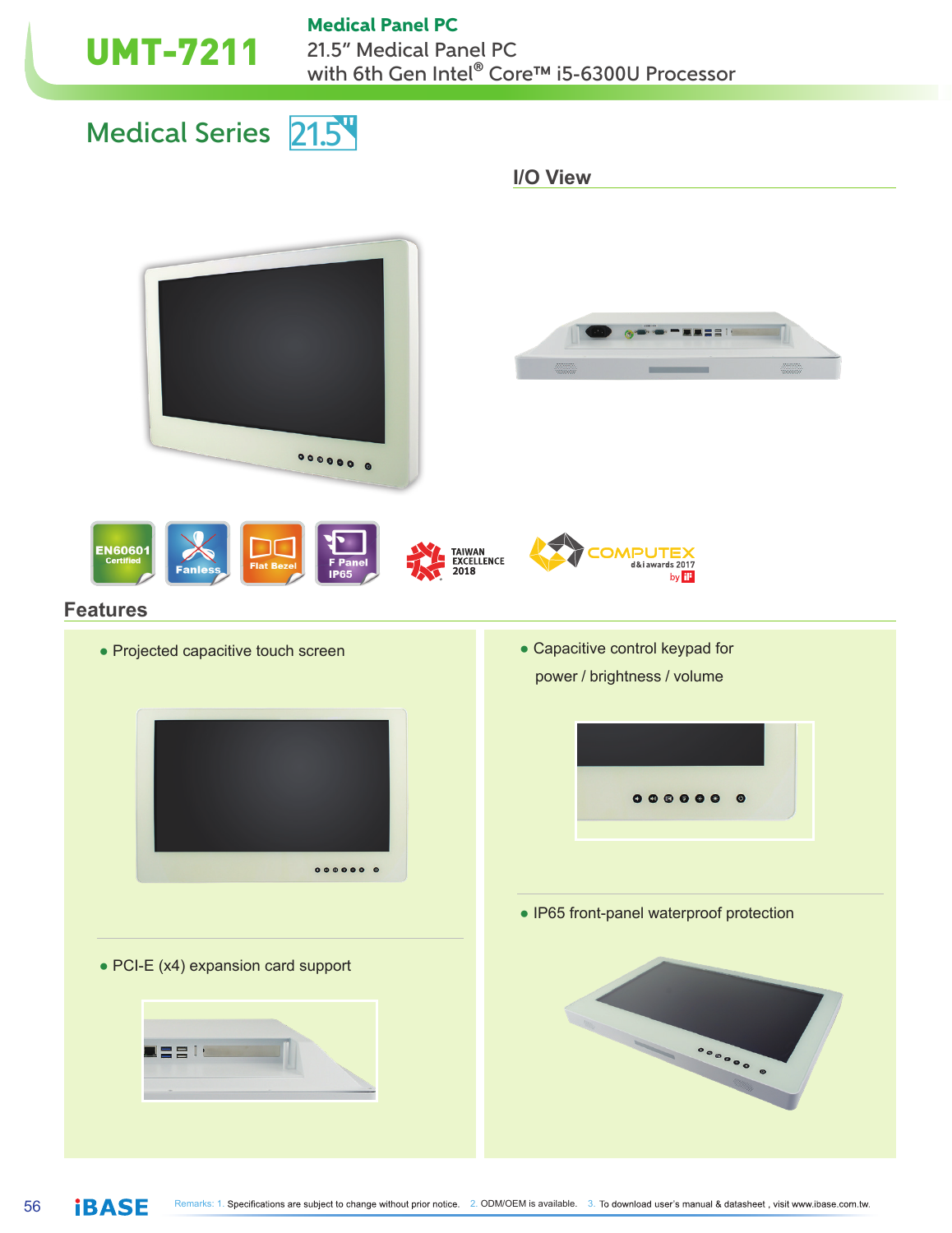# UMT-7211

## **Specifications**

| <b>Model No.</b>                 |                                              | <b>UMT-7211</b>                                                                                  |
|----------------------------------|----------------------------------------------|--------------------------------------------------------------------------------------------------|
| Display &<br><b>Touch Screer</b> | <b>Display Size</b>                          | 21.5" TFT LCD                                                                                    |
|                                  | Max, Resolution                              | 1920 x 1080                                                                                      |
|                                  | Luminance $(cd/m^2)$                         | 300                                                                                              |
|                                  | Contrast                                     | 1000:1                                                                                           |
|                                  | Max. Color                                   | 16.7M                                                                                            |
|                                  | View Angle (H/V)                             | $178^{\circ}/178^{\circ}$                                                                        |
|                                  | <b>Backlight Lifetime(hrs)</b>               | 30000                                                                                            |
|                                  | <b>Touch Type</b>                            | Projected capacitive                                                                             |
|                                  |                                              |                                                                                                  |
|                                  | <b>Touch Interface</b>                       | <b>USB</b>                                                                                       |
|                                  | Light Transmission (%)                       | 87                                                                                               |
|                                  | Point of touch                               | Up to 10                                                                                         |
|                                  | <b>USB 3.0</b>                               | $\overline{2}$                                                                                   |
|                                  | <b>USB 2.0</b>                               | $\overline{2}$                                                                                   |
|                                  | RS-232/422/485<br>Selectable in BIOS         | 1 (4KV isolated)                                                                                 |
|                                  | <b>RS-232</b>                                | 1 (4KV isolated)                                                                                 |
| I/O Interface                    | <b>LAN</b>                                   | 2x GbE (4KV isolated)                                                                            |
|                                  | <b>Additional Graphics</b>                   | <b>DP</b>                                                                                        |
|                                  | Audio                                        | None                                                                                             |
|                                  | Digital I/O                                  | None                                                                                             |
|                                  | <b>Power Connector</b>                       | IEC60320 C14                                                                                     |
|                                  | <b>Power Button</b>                          | Capacitive-type power button with LED indicator in front bezel                                   |
|                                  | Dimensions (mm)                              | 557 x 360 x 80                                                                                   |
| <b>Mechanical</b>                | Net Weight (kgs)                             | 6.7                                                                                              |
| <b>System</b>                    | Processor                                    | Intel <sup>®</sup> Core <sup>™</sup> i5-6300U 2.4GHz                                             |
|                                  | Memory                                       | 2x DDR4-2133 SO-DIMM, default 4GB (1x 4GB)                                                       |
|                                  | <b>Thermal Design</b>                        | Fanless                                                                                          |
|                                  |                                              | Capacitive keys for                                                                              |
|                                  | <b>Membrane Control</b>                      | Power on-off/Brightness up/down/Volume up/down/Touch on-off/Reading light on-off                 |
|                                  | <b>Built-in Speaker/MIC</b>                  | IP54 speaker                                                                                     |
| Expansion                        | <b>Internal Expansion Bus</b>                | 1x M.2 Type 2230 socket<br>1x Mini PCI-E full-size socket                                        |
|                                  | <b>Expansion Slot</b>                        | $1x$ PCI-E $(x4)$                                                                                |
|                                  | <b>Wireless</b>                              | Optional                                                                                         |
| Storage<br>Space                 | <b>HDD</b>                                   | 1x 2.5" SATA, default 64G SSD<br>1x M.2 SSD                                                      |
|                                  | Removable                                    | None                                                                                             |
| <b>Power</b>                     | Power Input Range                            | 90V AC-240V AC<br>Optional internal backup battery for 15-min operation                          |
| Construction                     | <b>Chassis Material</b>                      | Aluminum + Sheet metal with white powder coating                                                 |
|                                  | Color (Front/Back)                           | <b>Medical White</b>                                                                             |
|                                  | <b>IP Rating</b>                             | IP65 rated front bezel / IP54 (except I/O side)                                                  |
|                                  | Mounting                                     | VESA 100mm x 100mm                                                                               |
| Environmental                    | Operating<br>Temperature                     | $0^{\circ}$ C ~40 $^{\circ}$ C                                                                   |
|                                  | Storage Temperature                          | $-20^{\circ}$ C ~ 60 $^{\circ}$ C                                                                |
|                                  | <b>Storage Humidity</b>                      | $10\% \sim 95\%$ (non-condensing)                                                                |
|                                  |                                              | CE/FCC Class-B and LVD                                                                           |
|                                  | Certification                                | EN 60601-1: 2006 + A1: 2013(IEC 60601-1: 2012 reprint)<br>EN 60601-1-2:2015 (IEC 60601-1-2:2014) |
|                                  | <b>Supported Operating</b><br><b>Systems</b> | Windows 8.1/10 64-bit                                                                            |